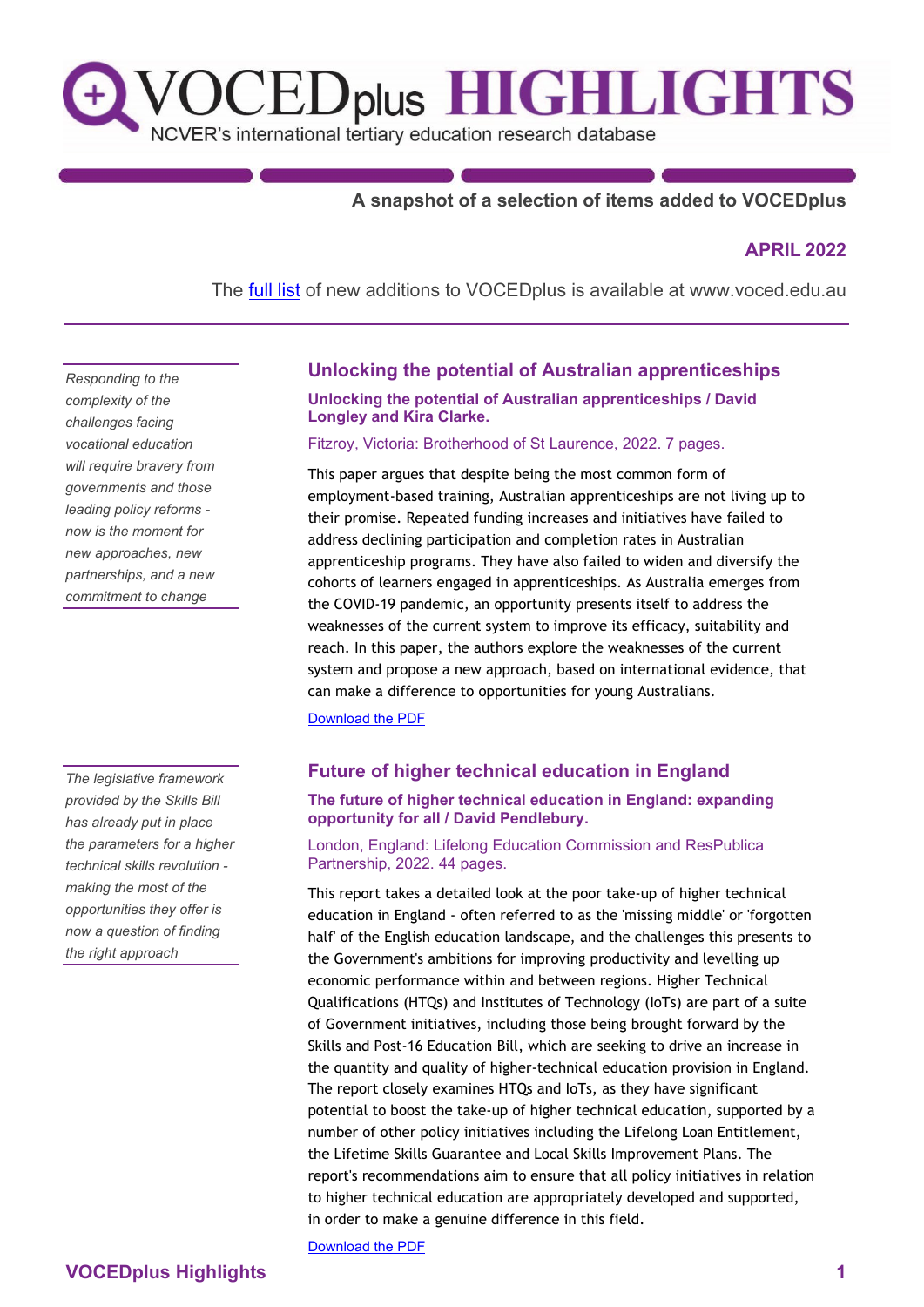*Similar specialist tasks are grouped together into skills clusters, which are further grouped into skills cluster families*

*The adult and community education sector plays an important role educating many adult Australians but needs increased and ongoing support from all tiers of government to sustain and grow the sector's efforts*

## **Australian Skills Classification**

**Australian Skills Classification, release 2.0: March 2022 / National Skills Commission.** 

Canberra, Australian Capital Territory: National Skills Commission, 2022. 24 pages + 1 Excel document (classification data).

Released in its BETA version in March 2021, the National Skills Commission's Australian Skills Classification systematically sets out the structure of, and relationships between, skills within occupations and across the labour market. The Australian Skills Classification complements the Australia and New Zealand Standard Classification of Occupations (ANZSCO). The classification offers a common language of skills, enabling stakeholders to identify and articulate skills using a comprehensive and universal taxonomy. The classification contains three categories of skills: (1) core competencies: commonly used in all occupations (sometimes called 'soft skills' or 'employability skills'); (2) specialist tasks: work activities a person undertakes specific to a job; and (3) technology tools: a technology, such as software or hardware, used within an occupation. This latest update to the classification brings the dataset out of BETA status, focuses more heavily on expansion, and brings the classification more closely into alignment with the ANZSCO in terms of structure and coverage.

[Download the PDF and the classification data file](https://www.nationalskillscommission.gov.au/australian-skills-classification)

### **Adult and community education in Australia**

**Australian adult community education environmental scan 2022 / Catherine Devlin with contributions from Leanne Wu.** 

Footscray, Victoria: Adult Learning Australia, 2022. 77 pages.

Adult and community education (ACE) organisations are not for profit providers of accessible learning opportunities for adults. ACE also offers vital links across educational settings, workplaces and communities. This scan profiles the ACE sector in terms of its programs, features, provider types, participants, outcomes and supporting policy areas. It also explores the challenges facing the sector in terms of sustainability. There are three main program focusses for ACE: personal enrichment; foundation; and vocational. All ACE providers deliver enrichment programs. Most offer adult basic education in language, literacy, numeracy, digital and other foundation skills. State and territory governments define and support ACE in different ways. But government funded ACE programs are now largely focussed on vocational outcomes. This ACE scan update covers the following areas: (1) an overview of ACE in Australia in terms of its activities and providers; (2) ACE provision by state, territory and national perspectives; (3) ACE programs, including key features and data on the participants, outcomes and national policies supported; (4) a new data framework to draw conclusions on where to next for Australian ACE; and (5) trends over time to identify issues affecting the sustainability of ACE. The report concludes that the ACE sector demonstrably serves important social and economic needs within communities across Australia for the ongoing education of adults. Yet, it lacks broad recognition, financial support and connections with local, state and federal governments, and this impedes its capacity to achieve these important goals. Recommendations are made for ACE to achieve its full potential.

[Download the PDF](https://ala.asn.au/wp-content/uploads/2022/03/Australian-ACE-Report-2022.pdf)